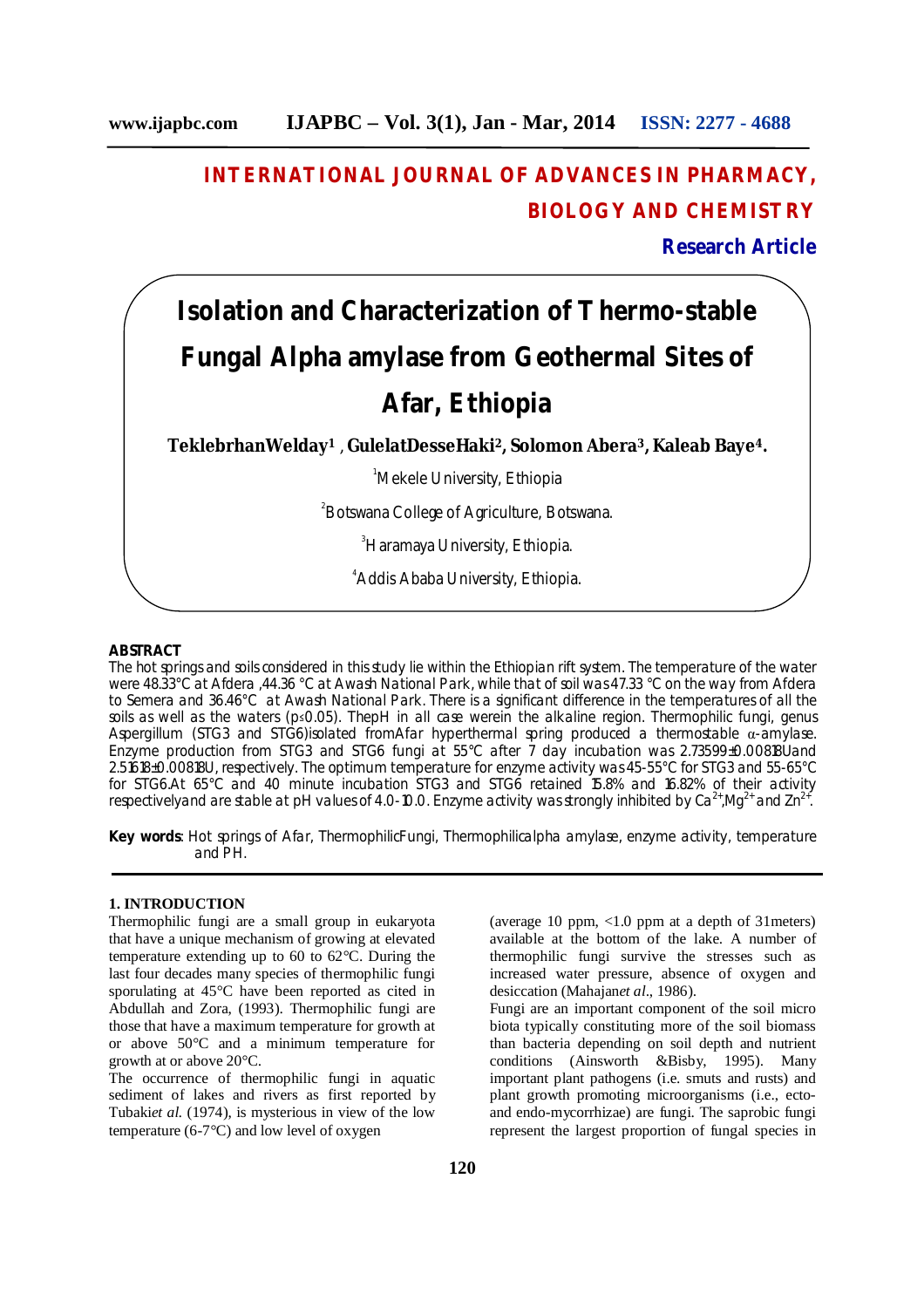soil and they perform a crucial role in the decomposition of plant structural polymers, such as, cellulose, hemicelluloses and lignin, thus contributing to the maintenance of the global carbon cycle. This property, coupled with their ability to produce commercially interesting organic molecules and enzymes explains the significant interest in the biotechnological utilization of filamentous fungi. The role of fungi in the soil is an extremely complex one and is fundamental to the soil ecosystem. They perform ecological services that strongly impact the quality of human life and have enormous potential for providing economic benefits, e.g., the isolation and identification of the soil fungus *Penicillium*led to a large pharmaceutical industry of antibiotics (Diana, 1994). It is estimated that there are 1.5 million fungal species on earth, of which only about 70,000 have been described up to now (Hawksworth&Rossman, 1997).

Amylases are a group of starch degrading enzymes with greatest significance in the biotechnology industries and have huge application in food, fermentation, textile and paper production (Pandey*et al*., 2000). The various sources of amylase are plants, animals and microbes (Kathiresan and Manivannan, 2006). This study is mainly to produce alpha amylase from thermophilic fungi for starch industries.

## **2. MATERIALS AND METHODS**

## **2.1. Sample Collection**

Soil and water samples were collected from hot springs and dry areas of Afar; (Afdera water and soil, soil sample from every 60 km of Afdera to Semera and soil and water of Awash national park) after measuring the pH and temperature during December 2012 and the following sterilized materials were used to collect the samples. A steel pipe with a diameter of 50 mm was used to take soil samples. The pipe was pressed 100 mm down into the soil to take the sample. The sample was transferred to sterilized plastic container with a screw care. The pipe was cleaned thoroughly in 70% alcohol after each sampling. At each place five soil samples were taken randomly lie over an area of  $1m^2$  to get sample rich inmicroorganism. The samples were mixed by shaking the plastic container vigorously. The distance between Afdera and Semera is 180 km and to get representative sample every 60 km sample was taken three times and mixed. Two meter long plastic pipe was used to take water samples from streams and hot springs by pressing 10 cm into the bottom. Five water samples (500 ml) were taken from each hot springs distributed randomly over an area of  $1m^2$ . The samples were transported to the laboratory in ice box (Gulelat. and Rakshit 2003).

#### **2.2. Isolation of thermophilic amylase producing Fungi**

The water and soil samples were pretreated, diluted, isolated and purified (Figure 1). The different mould cultures were isolated from the samples by serial dilution (Clark *et al*., 1958). One gram of soil sample and 1 ml of the water sample was dissolved in 9 ml of sterilized distilled water in different test tubes. The suspensions were diluted up to 10 $^{-4}$  times and 0.1 ml of the diluted suspensions was then transferred to Petri plates containing Potato Dextrose agar medium. The Petri plates were incubated at 30°C for 3-4 days. The young colonies were aseptically picked up and transferred to potato dextrose agar slants. The slants were then incubated at 30  $\degree$ C for 3-5 days for maximum growth and then stored at 4°C for further study.

## **2.3. Screening of thermophilic amylase producing Fungi**

The isolated fungi were primarily screened for αamylase synthesis after incubation at 55°C for three days. The plates were flooded with a solution of 0.5% (w/v)  $I_2$  and 5.0% (w/v) KI (Thippeswamy*et al*., 2006). The clear zone surrounding the colony was measured in (mm) from the edge of the colony to the limit of clearing. Colonies exhibiting large halo starch hydrolysis were picked up.

## **2.4. Enzyme production from fungi**

Amylase production by the stored culture of fungi was detected by growing the organism on solid media containing soluble starch and exposing the plates to iodine vapors or flooding them iodine-iodine solution (Modi*et al*., 1985) and those which show clear haloes in the media were selected as amylase producers. All the positive isolates were cultured in yeast broth and incubated for 7 days at 55°C. The whole culture was centrifuged at 4000 rpm in a high speed centrifuge for 1 hr and was filtered through what-man number 1 filter paper. The culture filtrate was used as the enzyme source.

#### **2.5. Characterization of Alpha Amylase**

#### **2.5.1. Effect of temperature on activity and stability of alpha amylase**

The enzyme activity was measured by incubating the partially purified enzyme at various temperatures (35-95°C) with starch as substrate prepared in 20 mM sodium phosphate buffer at pH 6.0 (Behal*etal.,*  2006). In order to determine the temperature stability enzyme solutions in different tubes were incubated at various temperatures at 45, 55 and 65°C for 10 min (Carvalho*et al.,* 2008).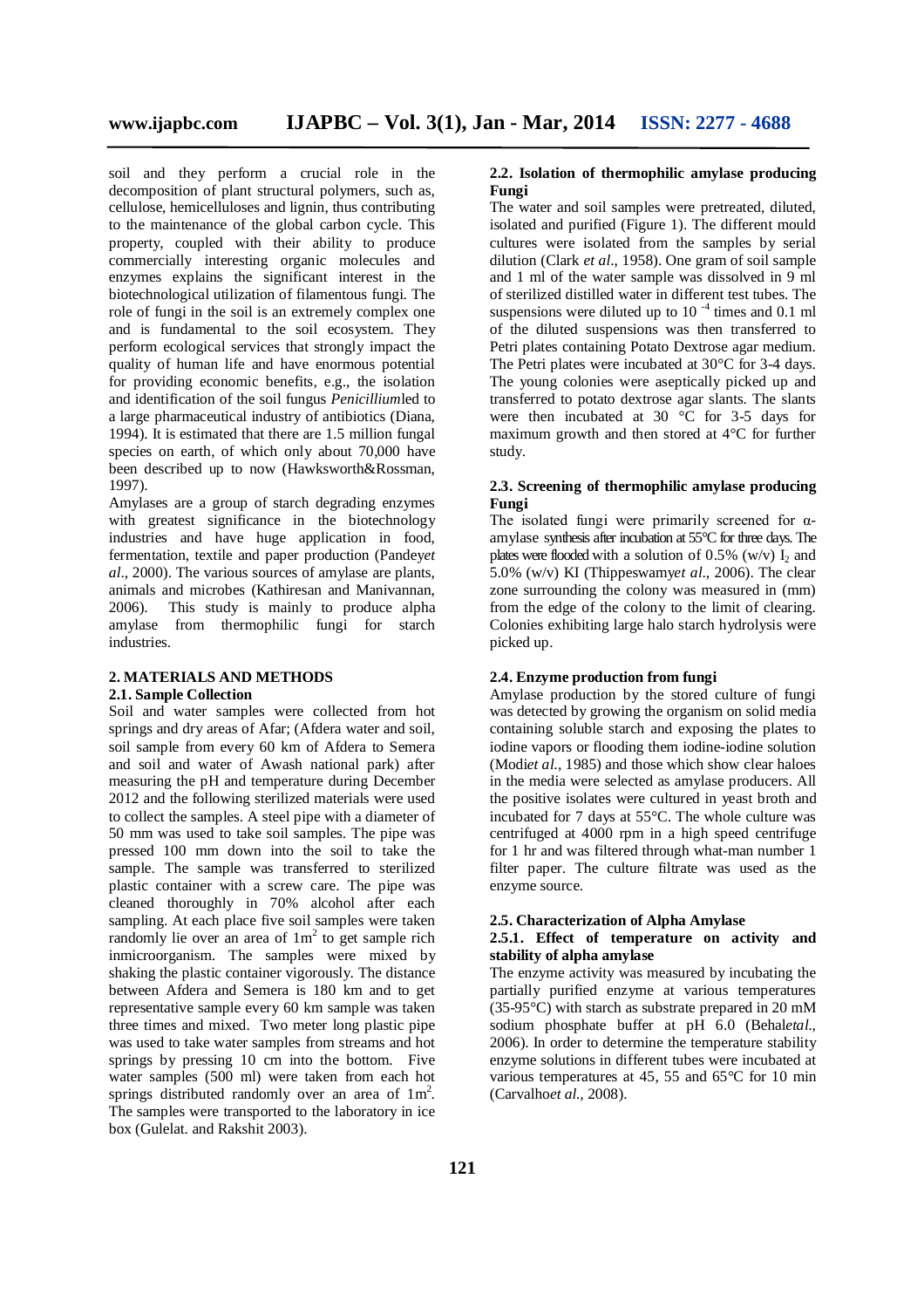#### **2.5.2. Effect of pH on activity and stability of alpha amylase**

Activity of enzyme at different pH values from 3-11 with starch as substrate were measured. The different buffers used were 20 mM acetate buffer (pH 3.0-5.0); 20 mMsodium phosphate buffer (pH 6.0-8.0) and 20 mMTris/HCl (pH 9.0-11.0) (Reyed, 2007).To determine the enzyme stability at various pH values (3-11), enzyme solution were incubated in 20 mM of each of the buffer at 55°C for 1 hour and then enzyme assay were performed (Carvalho*et al.,* 2008).

#### **2.5.3. Effect of metal ions on the activity and stability of α-amylase**

The activities of the produced  $\alpha$ -amylase assay were performed under standard conditions in the presence of 1.0 mM, 5 mM and 10 mM of the following salts:  $CaCl<sub>2</sub>$ , MgCl<sub>2</sub> and ZnCl<sub>2</sub>. The activity assayed without metal ions were considered to be the reference value (100%).

## **2.5.4. Enzyme activity**

Amylase activity was determined by measuring the release of reducing sugar from soluble starch. The reaction mixture contained 0.5 ml of enzyme and 4.5 ml of 0.1 M phosphate buffer (pH 6.0) were added to 2 ml of soluble starch (1%). After incubation at 30°C for 30 min in a shaking water bath, the reaction was stopped by the addition of 2 ml of 3-5- Dinitrosalicylic acid (Bernfeeld, 1955). The tubes were kept in boiling water for 15 min's to develop the color and then cooled to room temperature. The absorbance was read at 540 nm by Spectrophotometer after making up the volume to 10 ml. Maltose was used to construct a standard curve. One unit of enzyme activity is defined as the amount of enzyme releasing 1 μmol maltose per min under the assay conditions.

#### **3. RESULTS AND DISCUSSIONS**

## **3.1. Screening of Thermo-stable α-amylase Producing Microorganisms**

The temperature and pH of the hot spring from which the microorganism was isolated were 47.33°C; 8.67 and 36.8°C; 7.49, respectively. The thermophilic strains designated as STG3 and STG6were later identified as *Aspergillus* according to *Bergey'sManupal*of*Systematic Bacteriology* (Sneath et al., 1986).The optimum growth temperature of the organism on starch agar plate was found to be 55°C.

## **3.2. Thermostable α-amylase producing fungi**

Primary screening was carried out by starch hydrolysis method. Among the 680 isolates the 80 fungal isolates exhibited amylolytic activity in starch agar medium and six out of 80 which shows higher amylolytic activity was selected for further studies (Table 1). The three fungi namely STG5, STG6 and STG3 which form large halo diameter were selected for further studies.

#### **3.3. Production of Alpha Amylase**

Since temperature on amylase production is related to the growth of the organism, the optimum temperature for enzyme production depends on whether the culture is mesophilicor thermophilic (Ramachandral*et al*., 2004; Francis *et al*., 2003). High amount of enzyme was produced by STG3 and STG6 than that of STG5. The enzymes were produced at temperature of 55°C. In contrast to this study most amylase production studies have been done with mesophilic fungi within the temperature range of 25–37°C (Ramachandral*et al*., 2004; Francis *et al*., 2003). A raw starch degrading α-amylase was produced by *Aspergillusficuum*at 30 °C.

The enzyme amount was calculated from the maltose produced (Table 3). In other study which is similar to this work amylase production at optimum level has been reported between 50–55 °C for the thermophilic fungal cultures such as *Talaromycesemersonii*, *Thermomonosporafusca*and

*Thermomyceslanuginosus*(Jensen and Olsen, 1992).

## **3.4. Effect of temperature on activity and stability of fungal alpha amylase**

The optimum temperature of the enzyme was 45- 55°C for STG3E and 55-65°C for STG6E. By taking the activity of the enzymes at the optimum temperature as 100%, the residual activity of the enzymes at 65°C were 50.91% for STG3E and 73.57% for STG6E.

Temperature is the most important factors which markedly influence enzyme activity. Maximum amylase activity was recorded at 55ºC 10 min incubation (1.202U/mg of STG3E and 1.052U/mg of STG6E). Further increase in temperature resulted in decrease in the activity of amylase (Figure 3).

The rates of thermal inactivation of the enzyme at pH 9.0 are shown in Figure 4. STG3 enzyme retained 18.71% of its activity while STG6 enzyme retained 15.68% of its activity for 40 min when heated to 55°C. At 65°C and 40 minute incubation STG3E and STG6E retained 15.8% and 16.82% of their activity respectively. The rate of thermal inactivation was faster at temperatures higher than their optimum and above 10 minutes incubation time which is similar trend with bacterial alpha amylase.

## **3.5. Effect of pH on activity and stability of fungal alpha amylase**

The optimum pH for both of the enzymes (STG3E and STG6E) was 6.0. The amylase retained more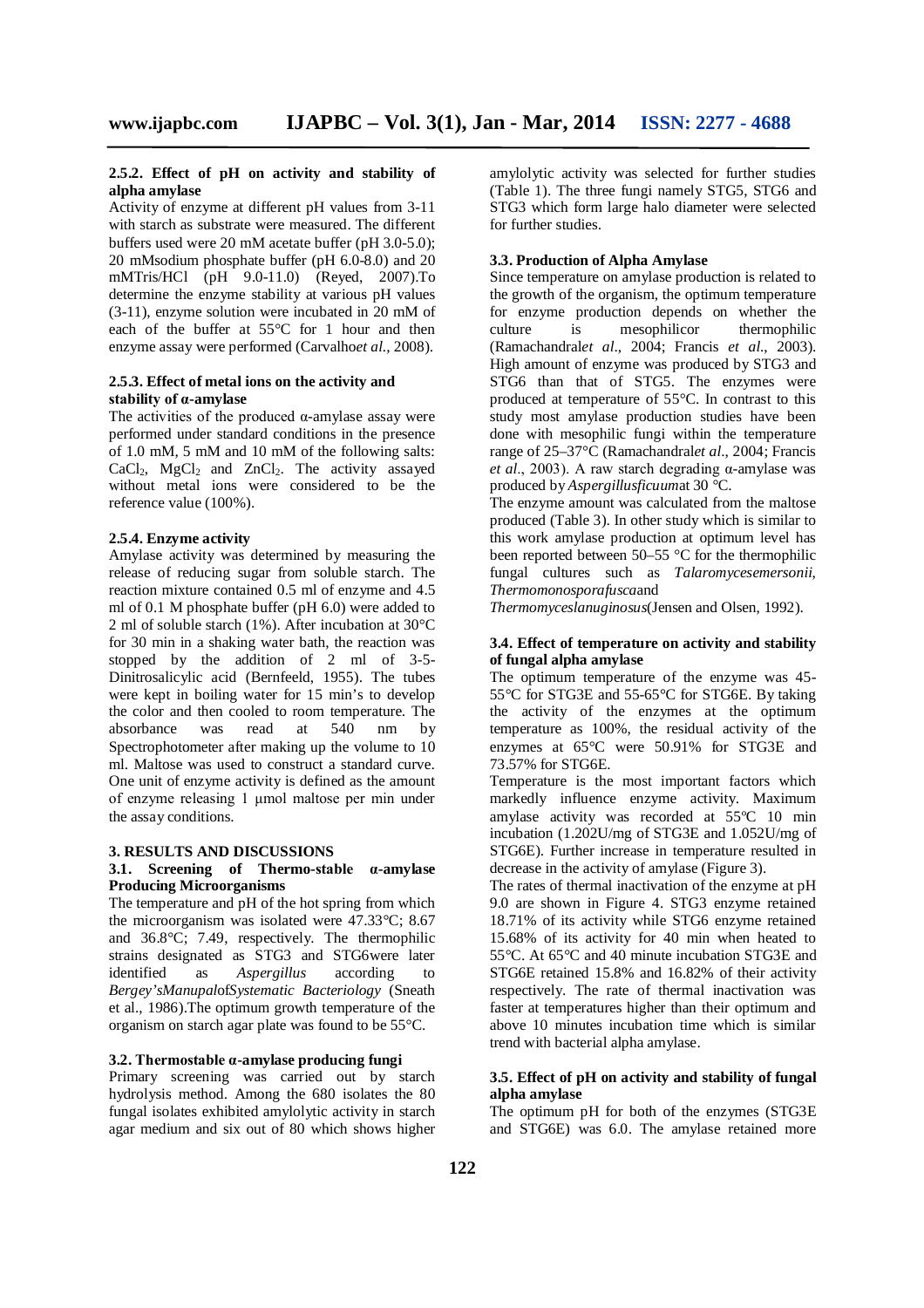than 67% of its original activity between pH 4 and 10. The enzyme was stable over a wide pH range. The enzyme was not stable below pH 4 or above pH 10.0.

The relative activity of the fungal enzymes in different pH was above 50% and both of the enzymes (i.e. STG3E and STG6E) were more active at pH 9. The enzymes were active in basic conditions. Both of the enzymes retain more than 60% of their activity from pH 4 to 10 with the optimal at pH 9. Acidic conditions for activity of amylase have been reported by others (Mayzaud and Conover, 1976; Mayzaud and Mayzaud, 1981) pH 6.0 as optimal for mixed total zooplankton and copepods which is similar with this study. Boucher and Samain (1974) found pH 6.8 to be optimal for copepods and Mayzaud (1985) found pH 6.4 for Acartiaclausi as optimal. Van Wormhoudt et al. (1983), however, reported an alkaline condition, 7.2 pH, as the optimum for  $\alpha$ amylase of the Antarctic krill, Euphausiasuperba.

## **3.6. Effect of metal ions on the activity and stability of fungal α-amylase**

In this study the metal ions (i.e.  $Ca^{2+}$ , Mg<sup>2+</sup> and  $Zn^{2+}$ ) were potential to reduce the activity of fungal enzymes (i.e. STG3E and STG6E) at all the indicated concentrations (1, 5 and 10Mm) above 27% as compared to the activity assayed without metal ions. As indicated in other studies after analyzing of fungi enzyme activity to be carried in the presence of different metal ions, it was found that enzyme

activities were enhanced by calcium on the contrary to the results of Reyed (2007), where calcium slightly inhibited the amylase activity. Asgher*et al*. (2007) reported that Ca<sup>+</sup> had no effect on enzyme activity.

#### **4. CONCLUSIONS**

The study areas (Afdera, Every sixty kilometer from Afdera to Semera and Awash national park) were potential source of thermo-stable alpha amylase producing microorganisms. The thermophilic microorganism STG3E and STG6E were appeared to have good potential for thermo stable amylase production and was screened, characterized. The optimum temperature of the enzymes was 45-55°C for STG3E and 55-65°C for STG6E. The enzyme also has good activity in the pH range of 4.0-10.0. The enzyme produced was active at wide temperature and PH range which makes it suitable to use it in starch processing industries.

#### **5. ACKNOWLEDGEMENTS**

Special thanks go to my father Mr.WeldayAtsbha, my mother Mrs. TlbetsBerhe for nursing, shaping and educating me properly, my sisters EdltiWelday, SelemawitWelday, Genet Welday, Sosna, Semhar, Betelihum and my brothers Dr. TesfahunWelday, Samson, Araya and Natnael for the financial help, over all support and care. Above all is the Almighty Lord God who provided me this opportunity with all the strength and makes my entire path straight.

| Code             | Halo diameter(mm)              | Remark          |
|------------------|--------------------------------|-----------------|
| STG1             | $0.45 \pm 0.014$ <sup>d</sup>  | Fungi from AFW  |
| STG <sub>2</sub> | $0.325 \pm 0.007$ <sup>e</sup> | Fungi from ANS  |
| STG3             | $0.715+0.021^a$                | Fungi from AFS  |
| STG4             | $0.465 \pm 0.021$ <sup>d</sup> | Fungi from ANW  |
| STG5             | $0.615 \pm 0.021^{\rm b}$      | Fungi from AF60 |
| STG6             | $0.545 \pm 0.007$ <sup>c</sup> | Fungi from AF60 |

**Table 1 Average halo diameter formed by the selected fungi**

Values are mean ±standard deviation. Values followed by different letters with in a column indicate significant difference (P < 0.05). STG1: Solomon TeklebrhanGulelat fungi1; STG2: Solomon TeklebrhanGulelat fungi2; STG3: Solomon TeklebrhanGulelat fungi3; STG4: Solomon TeklebrhanGulelat fungi4; STG5: Solomon TeklebrhanGulelat fungi5; STG6: Solomon TeklebrhanGulelat fungi6.

| Table 2 Enzyme amount produced from the selected fungi at 55 $^{\circ}\mathrm{C}$ |  |  |
|-----------------------------------------------------------------------------------|--|--|
|                                                                                   |  |  |

| Code | П                       |
|------|-------------------------|
| STG3 | $2.73599 \pm 0.00818^a$ |
| STG5 | $1.81339 + 0.00409^c$   |
| STG6 | $2.51618 \pm 0.00818^b$ |

Values are mean ±standard deviation. Values followed by different letters indicate significant difference (P < 0.05). STG3: Solomon TeklebrhanGulelat fungi3; STG5: Solomon TeklebrhanGulelat fungi5; STG6: Solomon TeklebrhanGulelat fungi6.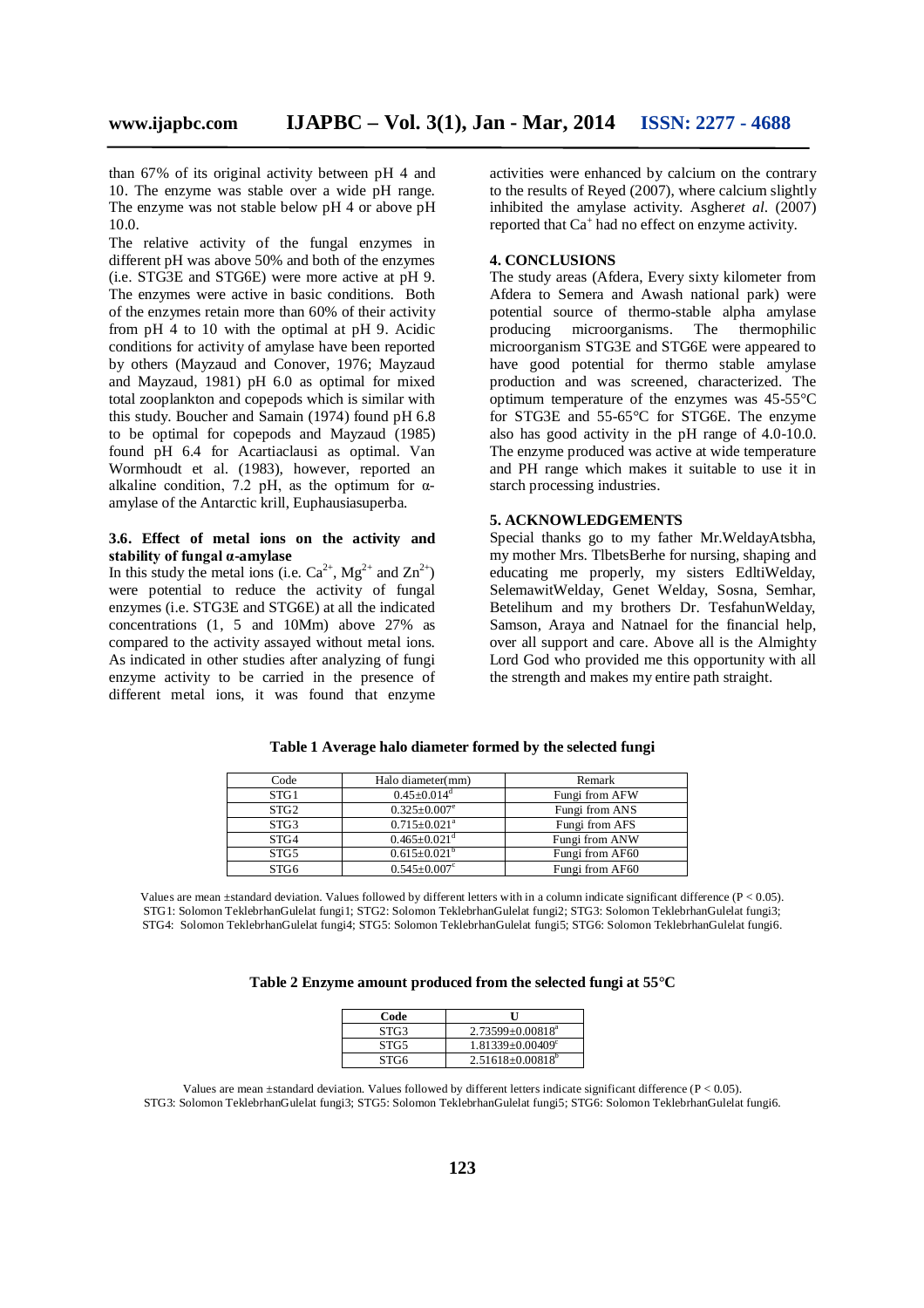|  | Table 3 Activity of fungal enzymes at different pH and their optimum temperature and time of incubation |  |  |  |  |  |
|--|---------------------------------------------------------------------------------------------------------|--|--|--|--|--|
|  |                                                                                                         |  |  |  |  |  |

| pΗ      | Activity $(U/mg)$         |                           | Relative activity (%)   |                         |  |
|---------|---------------------------|---------------------------|-------------------------|-------------------------|--|
|         | $STG3E$ at $55^{\circ}$ C | $STG6E$ at $55^{\circ}$ C | STG3E at $55^{\circ}$ C | STG6E at $55^{\circ}$ C |  |
|         | 0.56                      | 0.60                      | 67.46                   | 68.96                   |  |
|         | 0.64                      | 0.73                      | 77.10                   | 83.90                   |  |
|         | 0.66                      | 0.74                      | 79.51                   | 85.05                   |  |
|         | 0.62                      | 0.64                      | 74.69                   | 73.56                   |  |
| Control | 0.83                      | 0.87                      | 100                     | 100                     |  |

#### **Table 4 Residual alpha amylase activity of fungal after characterization with metal ions incubated for 10 minutes**

| Metal ion                  | Concentration(Mm) | Activity(U/mg) |       | Residual activity (%) |       |  |  |
|----------------------------|-------------------|----------------|-------|-----------------------|-------|--|--|
|                            |                   | STG3E          | STG6E | STG3E                 | STG6E |  |  |
| Ca                         |                   | 0.61           | 0.63  | 73.49                 | 72.41 |  |  |
| Ca                         | 5                 | 0.59           | 0.60  | 71                    | 68.96 |  |  |
| Ca                         | 10                | 0.48           | 0.57  | 57.8                  | 65.51 |  |  |
| Mg                         |                   | 0.52           | 0.53  | 62.65                 | 60.91 |  |  |
| Mg                         | 5                 | 0.47           | 0.52  | 56.62                 | 59.77 |  |  |
| Mg                         | 10                | 0.471          | 0.50  | 56.74                 | 57.47 |  |  |
| Zn                         |                   | 0.53           | 0.58  | 63.85                 | 66.66 |  |  |
| Zn                         | 5                 | 0.50           | 0.56  | 60.24                 | 64.36 |  |  |
| Zn                         | 10                | 0.49           | 0.46  | 59.03                 | 52.87 |  |  |
| Standard without metal ion |                   | 0.83           | 0.87  | 100                   | 100   |  |  |



**Figure 1 Stages in the isolation of thermo stable Fungi**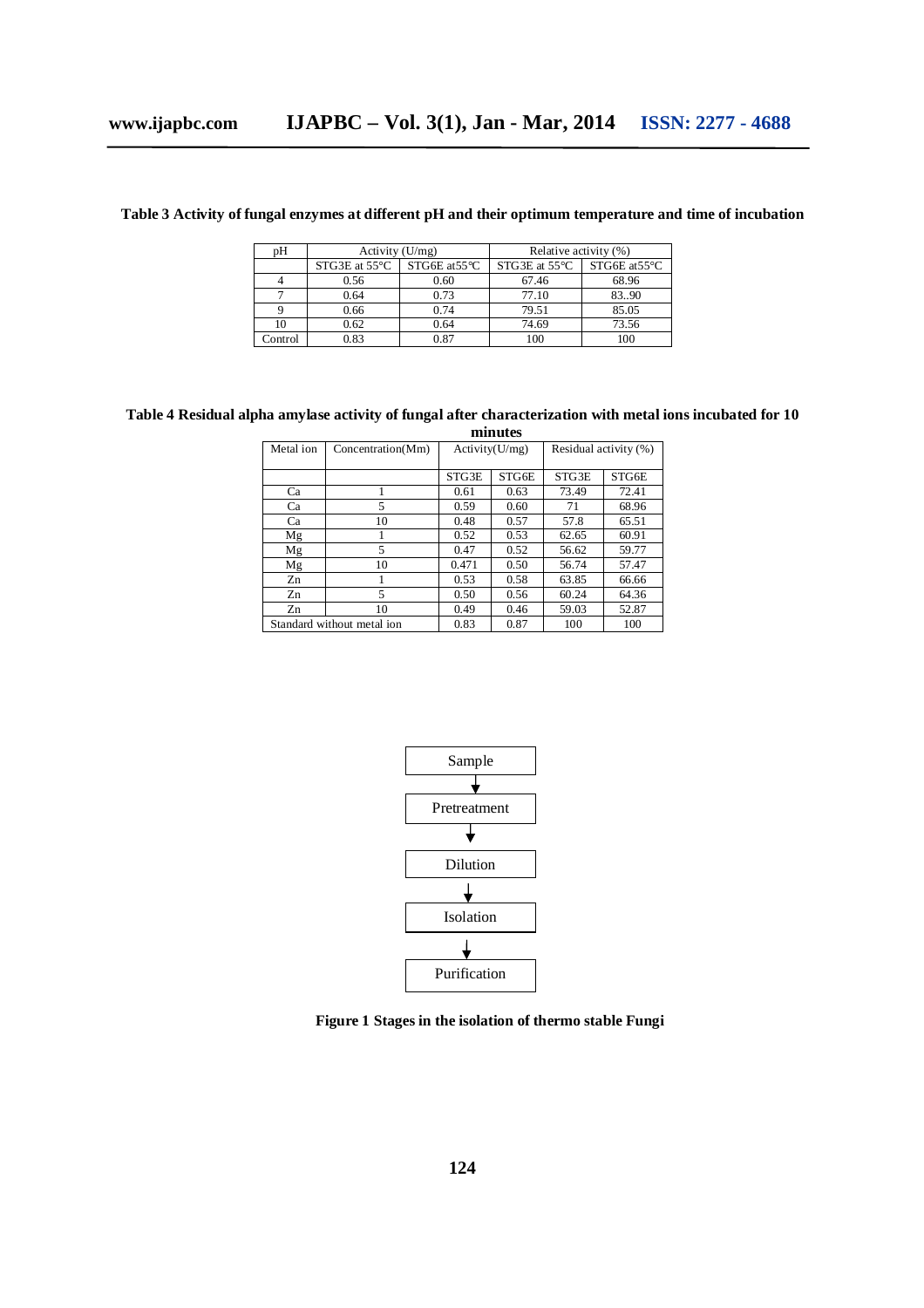

**Figure 2 Flow chart that shows the process of screening of amylase positive fungi**



**Figure 3 Effect of incubation time and temperature on the activity of partially purified fungal alpha amylase**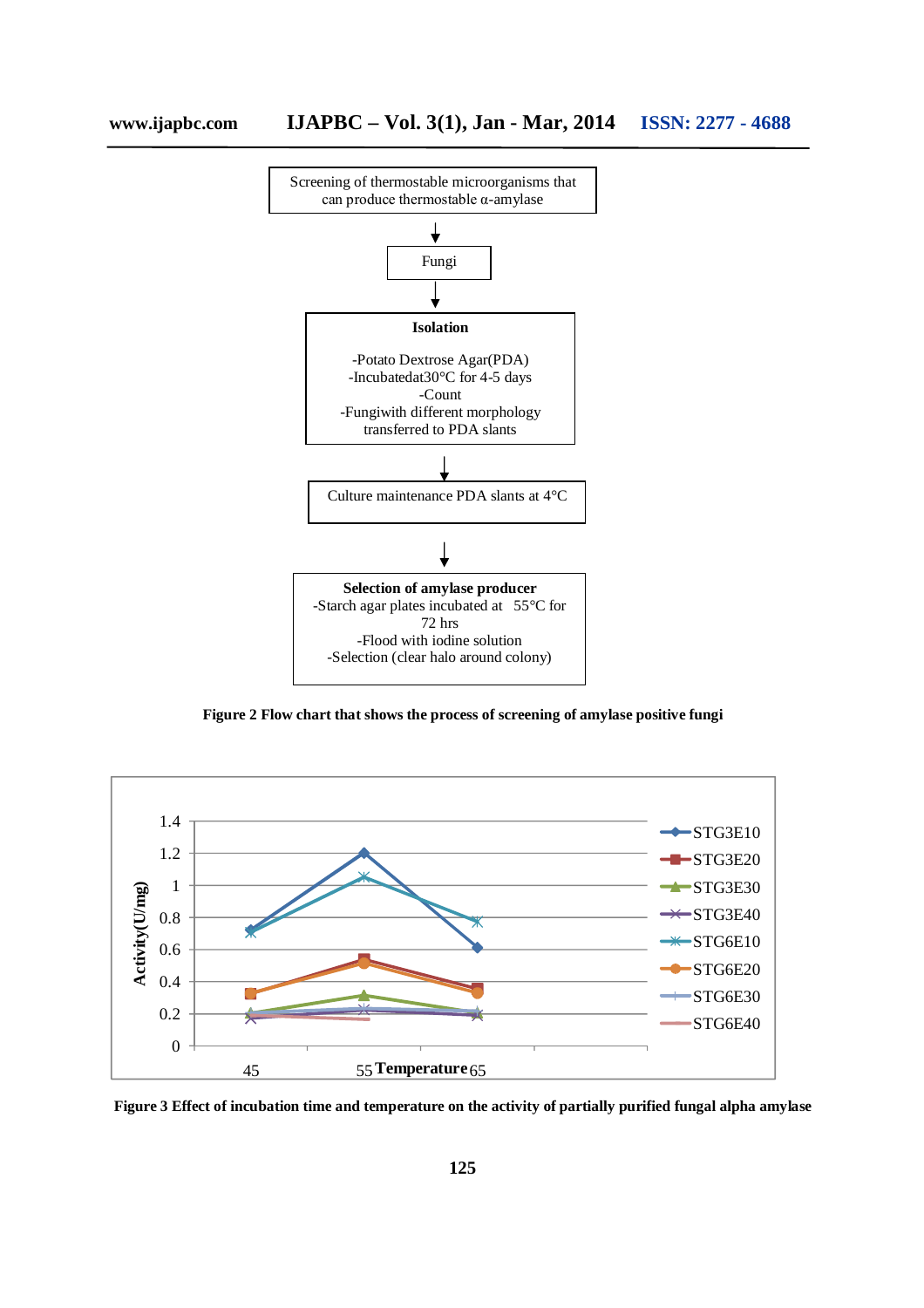

**www.ijapbc.com IJAPBC – Vol. 3(1), Jan - Mar, 2014 ISSN: 2277 - 4688**

**Figure 4 Relative enzyme activity at different temperatures incubated for 10 minute**

## **6. REFFERENCES**

- 1. Abdullah SK, Zora SE, Chaetomium mesopotamicuma new thermophilic species from Iraqi soil.Cryptogamic Botany. 1993; 3 (4): 387-389.
- 2. Tubaki, KT, Ito, and Natsuda Y, Aquatic sedement as a habitat of thermophilic fungi. Annals of Microbiology.1974;24: 199-207.
- 3. Mahajan, MK, Johri BN, and Gupta RK, Influence of desiccation stress in a xerophilic thermophile Humicolasp. Current Science. 1986; 55: 928-930.
- 4. Ainsworth GC and .Bisby GR.Dictionary of the fungi. Common wealth Mycological. 1995.
- 5. Diana WF, Soil biodiversity: its importance to ecosystem processes. Report of a workshop held at the natural history museum, London, England. 1994
- 6. Hawksworth DL. and Rossman AY, Where are all the undescribed fungi? Phytopathology. 1997;87: 888-891.
- 7. Pandey A, Nigam P, Soccol CR , Soccol VT, Singh D and Mohan R, Advances in microbial amylases. Biotechnology and Applied Biochemistry. 20003; 1: 135-152.
- 8. Kathiresan K. and Manivannan S, α -Amylase production by Penicillium fellutanum isolated from mangrove rhizosphere soil. African journal of Biotechnology.2006; 5(10): 829-832.
- 9. Haki, GD. and Rakshit SK, Developments in industrially important thermo stable Enzymes. Dev**.** Chem. Eng. Mineral Process.2003; 13(5/6), pp. 519-530, 2005.
- 10.Boucher JJF and Samain L, Õactivit amylase index nutritionof zooplankton; setting obviousness Doun Quotidianrhythmind Õupwellingarea. 1974; 6: 179-188
- 11.Clark, HE, Bordner EF, Kabler PW, and Huff CB, Journal of Applied Microbiology.1958; 27-53. New York.
- 12.Thippeswamy S, Girigowda K and Mulimami HV, Isolation and identification of α-amylase producing Bacillus sp. From dhal industry waste. Indian J. Biochem.Biophys.,2006; 43(5):295-298.
- 13.Modi D, Bhatt Y, Saikh M, Subramanyam V, and Dias F, A note on the use of cross linked starch in microbiology with special reference to detecting amylase production. Journal of Applied Bacteriology.1985; 62:315-318.
- 14.Behal A, Singh J, Sharma MK, Puri P, and Batra N, Characterization of alkaline αamylase from Bacillus sp. ABO4. International Journal of Agriculture and Biology.2006; 8(1): 8083.
- 15.Carvalho RV, Correa TLR, Silva JCM, Properties of an amylase from thermophilic Bacillus sp. Braz J Microbiol.2008; 39:102- 107.
- 16.Reyed MR, Biosynthesis and Properties of extra cellular amylase by encapsulation Bifidobatrium bifidumin batch culture. Austtralian Journal of Basic and Appllied Science.2007; 1(1): 7-14.